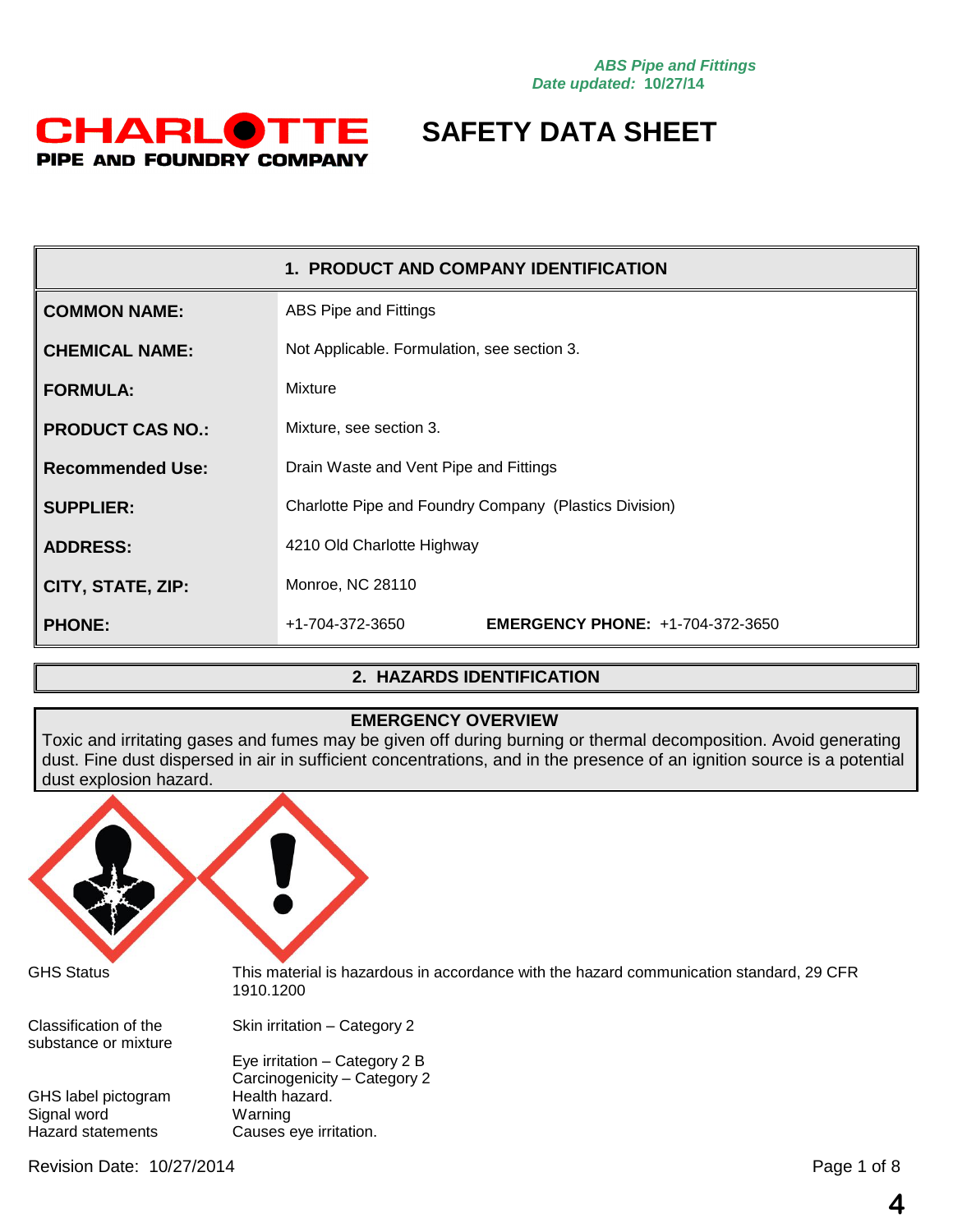

| Causes skin irritation.                                                                                                                                                                                                                                                                          |
|--------------------------------------------------------------------------------------------------------------------------------------------------------------------------------------------------------------------------------------------------------------------------------------------------|
| Suspected of causing cancer if inhaled.                                                                                                                                                                                                                                                          |
|                                                                                                                                                                                                                                                                                                  |
| Obtain special instructions before use. Do not handle until all safety precautions have been<br>read and understood. Wear protective breathing gear, such as an N95 or P95 respirator.<br>Wash skin thoroughly after handling.                                                                   |
| If on skin: wash with plenty of water. If in eyes. Rinse cautiously with water for several<br>minutes. Remove contact lenses, if present and easy to do. Continue rinsing. If eye irritation<br>persists: Get medical advice/attention. Take off contaminated clothing and wash before<br>reuse. |
| Keep away from intense heat, flames. Store locked up.                                                                                                                                                                                                                                            |
| Dispose of in accordance with local regulations.                                                                                                                                                                                                                                                 |
| None known.                                                                                                                                                                                                                                                                                      |
| Skin, eyes, inhalation.                                                                                                                                                                                                                                                                          |
| Melted product is flammable and produces intense heat and dense smoke during<br>burning. Irritating gases and fumes may be given off during burning or thermal<br>decomposition.                                                                                                                 |
| May cause allergic reaction.                                                                                                                                                                                                                                                                     |
| No data available.                                                                                                                                                                                                                                                                               |
| No data available.                                                                                                                                                                                                                                                                               |
|                                                                                                                                                                                                                                                                                                  |

| 3. HAZARDOUS INGREDIENTS: COMPOSITION/INFORMATION |                    |                                                                                          |                                                                                                                    |                                                |
|---------------------------------------------------|--------------------|------------------------------------------------------------------------------------------|--------------------------------------------------------------------------------------------------------------------|------------------------------------------------|
| <b>INGREDIENT</b>                                 | %<br><b>WEIGHT</b> | <b>PEL-OSHA</b>                                                                          | <b>TLV-ACGIH</b>                                                                                                   | <b>NIOSH REL</b>                               |
| Acrylonitrile Butadiene Styrene<br>CAS 9003-56-9  | $95 - 100$         | None established for ABS<br>Particulates not otherwise<br>classified: 15 mg/m3           | None<br>Established for<br>ABS<br>Particulates not<br>otherwise<br>classified: 10<br>mg/m3 (inhalable<br>fraction) | None established                               |
| Corn oil<br>CAS 8001-30-7                         | $0 - 3$            | Vegetable oil:<br>5 mg/m3 (PEL, respirable<br>fraction)<br>15 mg/m3 (PEL, total<br>dust) | 10 mg/m3 (8-<br>hour TWA)                                                                                          | Vegetable oil mist:<br>10 mg/m3 (total<br>TWA) |
| Carbon black<br>CAS 1333-86-4                     | $0 - 2$            | 3.5 mg/m3 (TWA)                                                                          | $3.0$ mg/m $3$<br>(TWA)                                                                                            | 3.5 mg/m3 (TWA)                                |
| Polyvinyl chloride<br>CAS 9002-86-2               | $<$ 4%             | None established<br>Particulates not otherwise<br>classified: 15 mg/m3                   | 1 $mg/m3$<br>(respirable<br>fraction)<br>Particulates not<br>otherwise                                             | None established                               |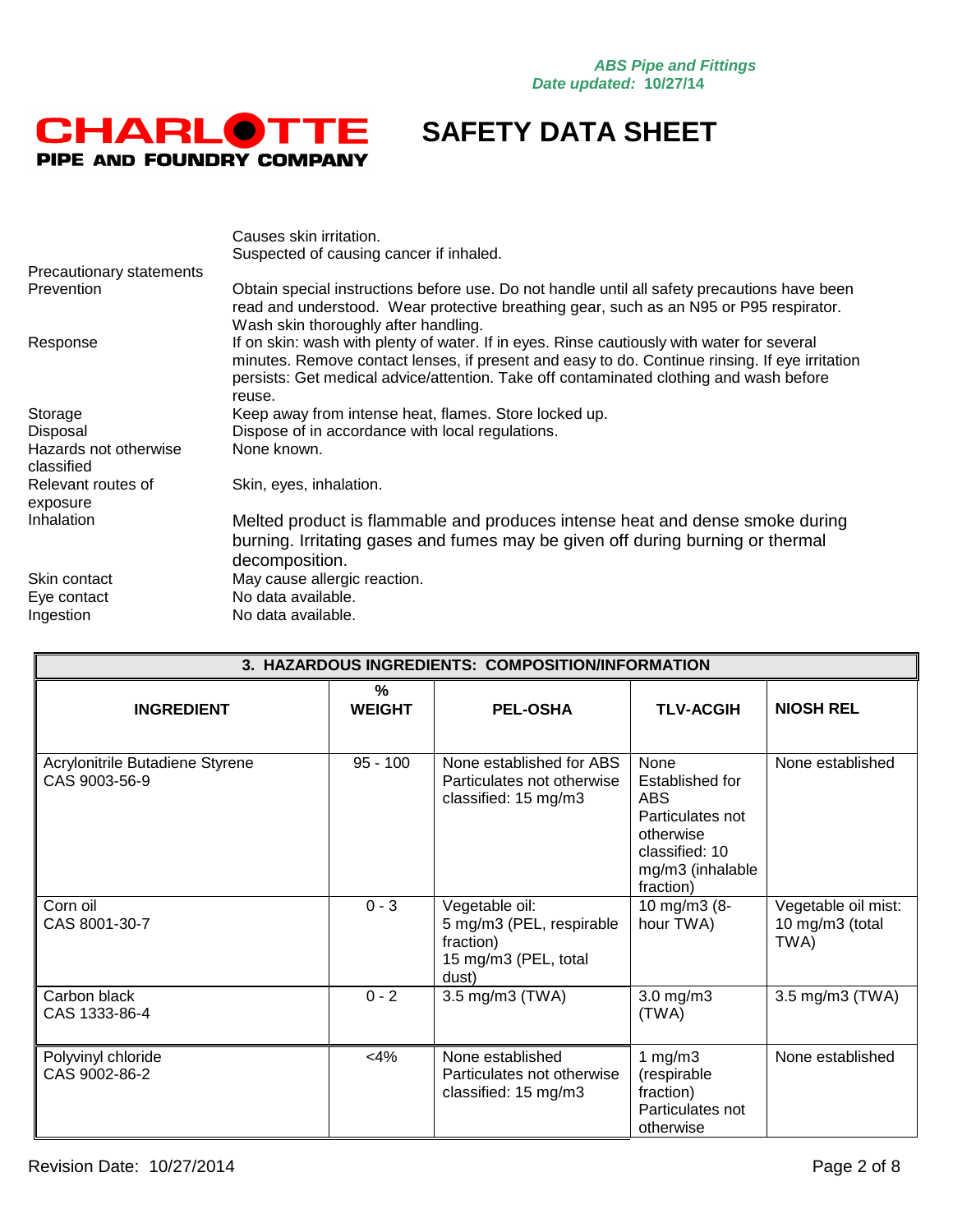

|                                                |                   |                      | classified:<br>10 mg/m $3$<br>(inhalable<br>fraction) |                  |
|------------------------------------------------|-------------------|----------------------|-------------------------------------------------------|------------------|
| Titanium dioxide<br>$\parallel$ CAS 13463-67-7 | Less than<br>0.5% | 15 mg/m3, total dust | 10 mg/m3 TWA                                          | None established |

### **4. FIRST AID MEASURES**

EYE CONTACT: Immediately flush eyes with plenty of water, occasionally lifting the upper and lower eyelids. Check for and remove any contact lenses. Continue to rinse for at least 10 minutes.

SKIN CONTACT: Rinse with water. Remove contaminated clothing and shoes. In the event of any complaints or symptoms, avoid further exposure. Wash clothing before reuse. Clean shoes before reuse.

INHALATION: If vapors from excessive heating, burning or decomposition products are inhaled: remove victim to fresh air and keep at rest in a position comfortable for breathing. If not breathing, if breathing is irregular, or if respiratory arrest occurs, provide artificial respiration or oxygen by trained personnel. It may be dangerous to the person providing aid to give mouth-tomouth resuscitation. Get medical attention. If unconscious, place in recovery position and get medical attention immediately. Maintain an open airway. Loosen tight clothing, such as collar, tie, belt, or waistband. In case of inhalation of decomposition products in a fire, symptoms may be delayed. The exposed person may need to be kept under medical surveillance. INGESTION: Wash out mouth with water. Remove dentures, if any. Remove victim to fresh air and keep at rest in a position comfortable for breathing. If material has been swallowed and the exposed person is conscious, give small quantities of water to drink. Stop if the exposed person feels sick as vomiting may be dangerous. Do not induce vomiting unless directed to do so by medical personnel. If vomiting occurs, the head should be kept low so that vomit does not enter the lungs. Get medical attention. Never give anything by mouth to an unconscious person. If unconscious, place in recovery position and get medical attention immediately. Loosen tight clothing, such as collar, tie, belt, or waistband.

Notes to physician: In case of inhalation of decomposition products in a fire, symptoms may be delayed. The exposed person may need to be kept under surveillance for 48 hours

Specific treatments: None known

#### **5. FIRE FIGHTING MEASURES**

| <b>FLAMMABLE PROPERTIES</b>        |                                            |              |
|------------------------------------|--------------------------------------------|--------------|
| FLASH POINT: 388-400°C (730-752°F) | Decomposition products may be combustible. |              |
| FLAMMABLE LIMITS:                  | LEL: No Data                               | UEL: No data |

EXTINGUISHING MEDIA: Use media appropriate for surrounding fire.

FIRE AND EXPLOSION HAZARDS: Thermal decomposition may produce carbon dioxide, carbon monoxide, nitrogen oxides, sulfur oxides, halogenated compounds, and metal oxide/oxides.

PROTECTIVE MEASURES FOR FIRE FIGHTERS: Firefighters must wear a NIOSH-approved, full-face piece self-contained breathing apparatus (SCBA) operated in positive pressure mode and full turnout or bunker gear with additional chemical protective clothing as necessary to protect against thermal decomposition products.

SPECIAL PROTECTIVE ACTIONS FOR FIRE FIGHTERS: If there is a fire, promptly isolate the scene by removing all persons from the vicinity of the incident. No action shall be taken involving any personal risk or without suitable training.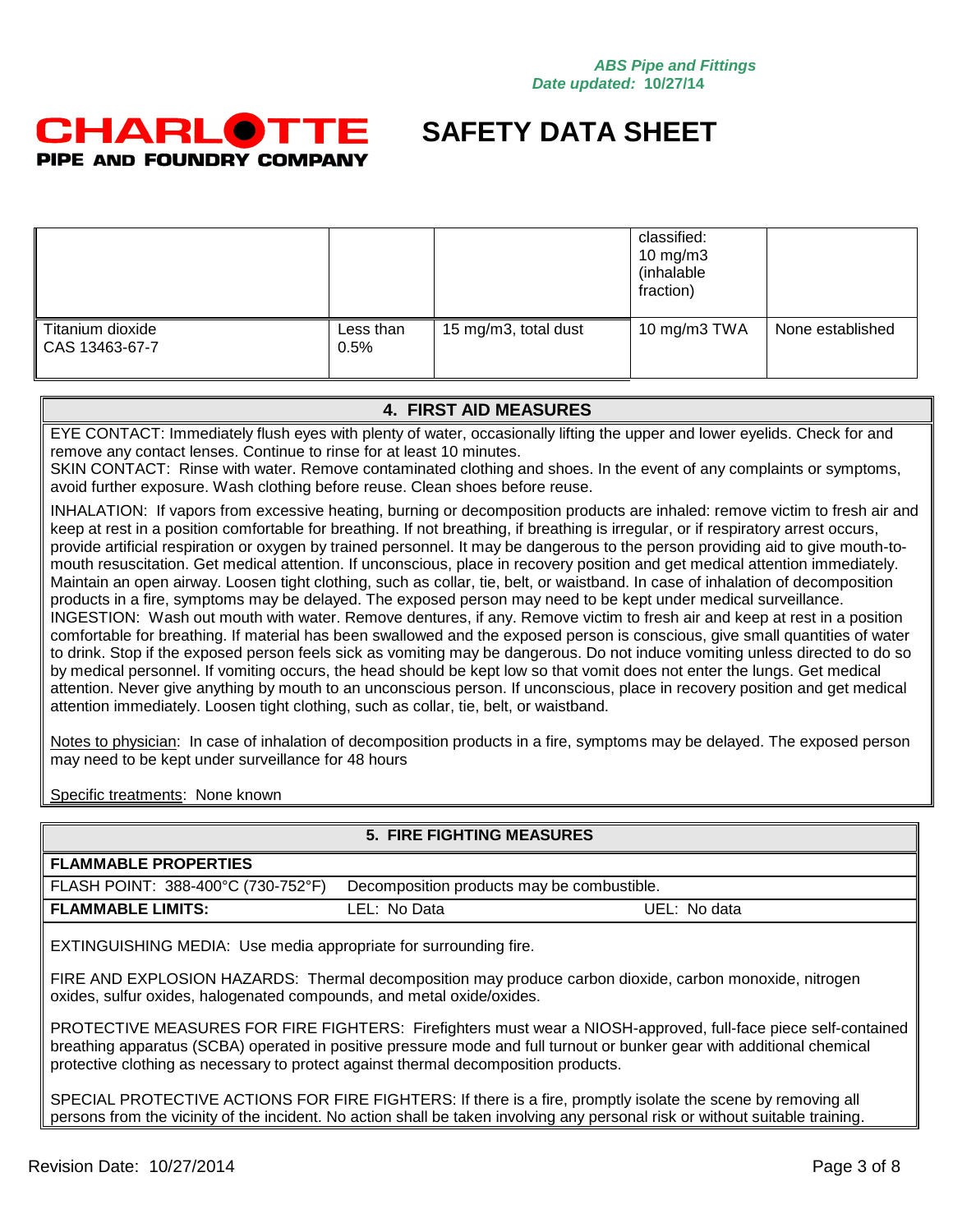

#### **6. ACCIDENTAL RELEASE MEASURES**

| Personal precautions, protective equipment, and emergency measures |                                                                                                                                                                                                                                                                                                                                                                                 |  |  |
|--------------------------------------------------------------------|---------------------------------------------------------------------------------------------------------------------------------------------------------------------------------------------------------------------------------------------------------------------------------------------------------------------------------------------------------------------------------|--|--|
| For non-emergency personnel                                        | No action shall be taken involving any personal risk or without suitable training.<br>Evacuate surrounding areas. Keep unnecessary and unprotected personnel<br>from entering. Do not touch or walk through spilled material. Provide adequate<br>ventilation. Wear appropriate respirator when ventilation is inadequate. Put on<br>appropriate personal protective equipment. |  |  |
| For emergency responders                                           | If specialized clothing is required to deal with decomposition products or fumes<br>from burning or excessive heating, take note of information in Section 8 on<br>suitable and unsuitable materials. See also information in "for non-emergency<br>personnel."                                                                                                                 |  |  |
| Environmental precautions                                          | Avoid dispersal of spilled material and runoff and contact with soil, waterways,<br>drains, and sewers. Inform the relevant authorities if the product has caused<br>environmental pollution (sewers, waterways, soil, or air).                                                                                                                                                 |  |  |
| Methods and materials for containment and clean-up                 |                                                                                                                                                                                                                                                                                                                                                                                 |  |  |
| Small spill                                                        | Avoid dust generation. Vacuum dust with equipment fitted with a HEPA filter<br>and place in a closed, labeled waste container. See Section 1 for emergency<br>contact information.                                                                                                                                                                                              |  |  |
| Large spill                                                        | Move containers from spill area. Approach release from upwind. Prevent entry<br>into sewers, waterways, basements, and confined areas. Avoid dust<br>generation. Vacuum dust with equipment fitted with a HEPA filter and place in a<br>closed, labeled waste container. See Section 1 for emergency contact<br>information.                                                    |  |  |

| 7. HANDLING AND STORAGE                                         |                                                                                                                                                                                                                                                                                                                                                                                     |  |
|-----------------------------------------------------------------|-------------------------------------------------------------------------------------------------------------------------------------------------------------------------------------------------------------------------------------------------------------------------------------------------------------------------------------------------------------------------------------|--|
| Conditions for safe storage, including<br>any incompatibilities | Store in a dry place away from direct sunlight, heat, and incompatible<br>materials. Avoid intense heat and flames.                                                                                                                                                                                                                                                                 |  |
| Precautions for safe handling                                   |                                                                                                                                                                                                                                                                                                                                                                                     |  |
| Protective measures                                             | Put on appropriate personal protective equipment (see Section 8). Do not<br>handle until all safety precautions have been read and understood. Do not get<br>particles, vapors or fumes in eyes, on skin, or on clothing. Do not ingest. If<br>during normal use, the material presents a respiratory hazard, use only with<br>adequate ventilation or wear appropriate respirator. |  |
| Advice on general occupational                                  | Employees must wash hands and face before eating, drinking, or smoking.                                                                                                                                                                                                                                                                                                             |  |
| hygiene                                                         | Remove contaminated clothing and protective equipment before entering eating<br>areas. See also section 8 for additional information on hygiene measures.                                                                                                                                                                                                                           |  |

#### **8. EXPOSURE CONTROLS/PERSONAL PROTECTION**

ENGINEERING CONTROLS: If user operations generate dust, fumes, gas, vapor or mist, use process enclosures, local exhaust ventilation, or other engineering controls to keep worker exposure to airborne contaminants below recommended and statutory limits.

RESPIRATORY PROTECTION: Cutting or sanding this product can generate dust. Used a properly fitted particulate filter respirator complying with an approved standard if a risk assessment indicates this is necessary. Respirator selection must be based on known or anticipated exposure levels, the hazards of the product, and the safe working limits of the respirator. A NIOSH-approved N95 single use or P95 multiple use respirator will protect the employee from at least 95% of airborne particles. Follow the respirator manufacture's instructions for proper use. If adhesives or other substances are used with this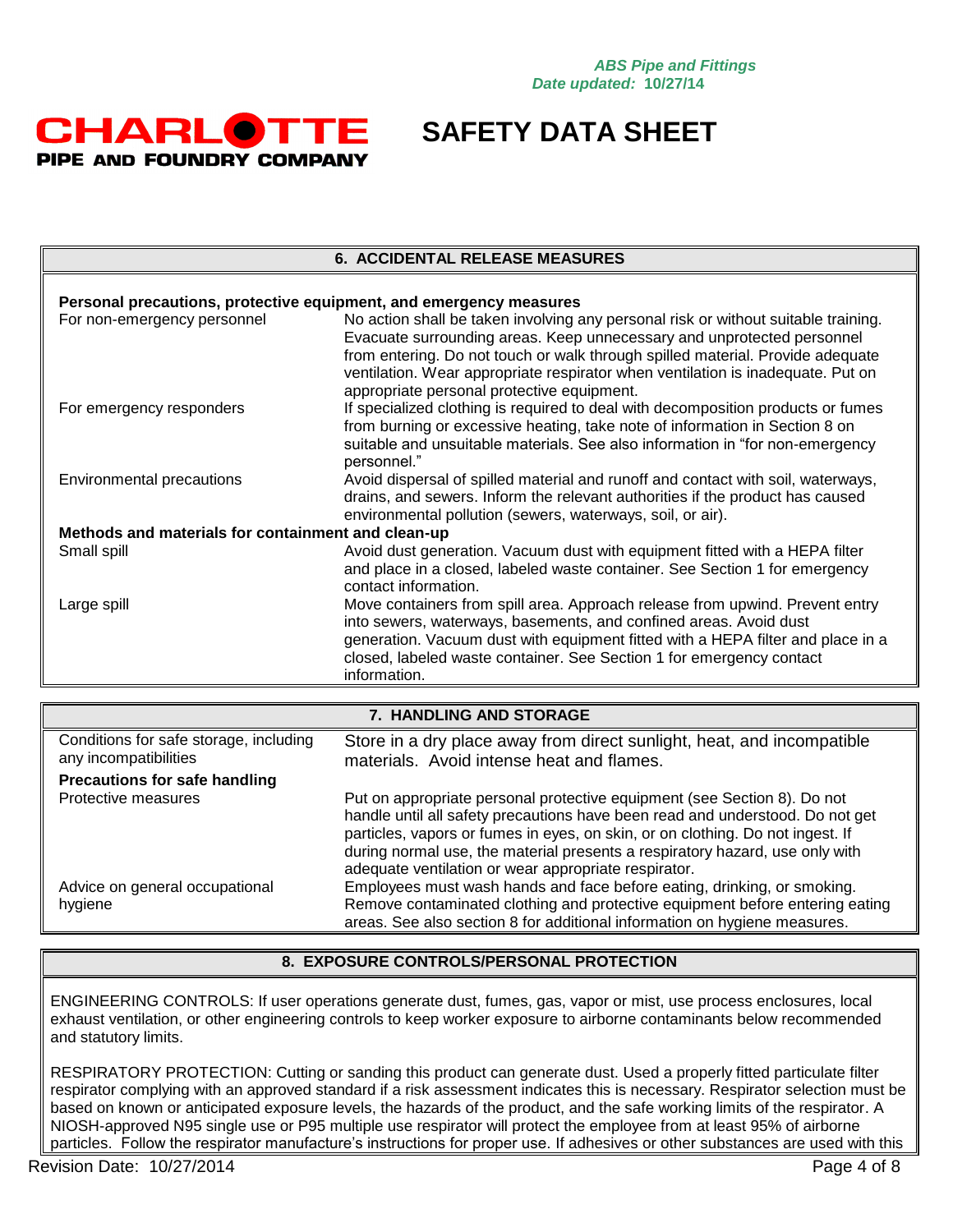### **CHARLOTTE** PIPE AND FOUNDRY COMPANY

## **SAFETY DATA SHEET**

product, refer to the product manufacturer's safety data sheet for applicable respiratory protective measures.

SKIN PROTECTION: Chemical-resistant, impervious gloves complying with an approved standard should be worn when handling this or any chemical product, if a risk assessment indicates this is necessary. Considering the parameters specified by the glove manufacturer, check during use that the gloves are still retaining their protective properties. It should be noted that the time to breakthrough for any glove material may be different for different glove manufacturers. In the case of mixtures containing several substances, the protection time of the gloves cannot be accurately estimated. If adhesives or other substances are used with this product, refer to the product manufacturer's safety data sheet for applicable skin protective measures.

BODY PROTECTION: Personal protective equipment for the body should be selected on the task being performed and the risks involved, and should be approved by a specialist before handling this product. If adhesives or other substances are used with this product, refer to the product manufacturer's safety data sheet for applicable skin protective measures.

EYE/FACE PROTECTION: Safety eyewear complying with an approved standard must be used when a risk assessment indicates this is necessary to avoid exposure to dust. Particulates and dust can be formed when cutting, grinding or sanding this product. If contact with dust or particulates is possible, the following should be worn unless the assessment indicates a higher degree of protection: safety glasses with side shields. If adhesives or other substances are used with this product, refer to the product manufacturer's safety data sheet for applicable eye and face protective measures.

| 9. PHYSICAL AND CHEMICAL PROPERTIES  |                              |  |
|--------------------------------------|------------------------------|--|
| <b>APPEARANCE:</b>                   | Solid, Black.                |  |
| <b>ODOR:</b>                         | Slight, sweet, aromatic.     |  |
| <b>ODOR THRESHOLD:</b>               | Not available                |  |
| <b>BOILING POINT:</b>                | Not available                |  |
| <b>FLASH POINT:</b>                  | 388-400°C (730-752°F)        |  |
| <b>FLAMMABILITY:</b>                 | Melted product is flammable. |  |
| <b>AUTOIGNITION TEMPERATURE:</b>     | 495-510°C (923-950°F)        |  |
| <b>DECOMPOSITION TEMPERATURE:</b>    | Approximately 260°C (500°F)  |  |
| <b>LOWER/UPPER EXPLOSION LIMITS:</b> | Not available                |  |
| <b>VAPOR PRESSURE:</b>               | Not available                |  |
| <b>LIQUID DENSITY:</b>               | Not available                |  |
| <b>SPECIFIC GRAVITY:</b>             | Approximately 1.05           |  |
| <b>MELTING POINT:</b>                | Not available                |  |
| pH:                                  | Not available                |  |
| <b>SOLUBILITY:</b>                   | Insoluble                    |  |
| % VOLATILE:                          | Not available                |  |
| <b>VISCOSITY:</b>                    | Not available                |  |

|                   | <b>10. STABILITY AND REACTIVITY</b>          |
|-------------------|----------------------------------------------|
| <b>Stability:</b> | Stable at normal temperatures and pressures. |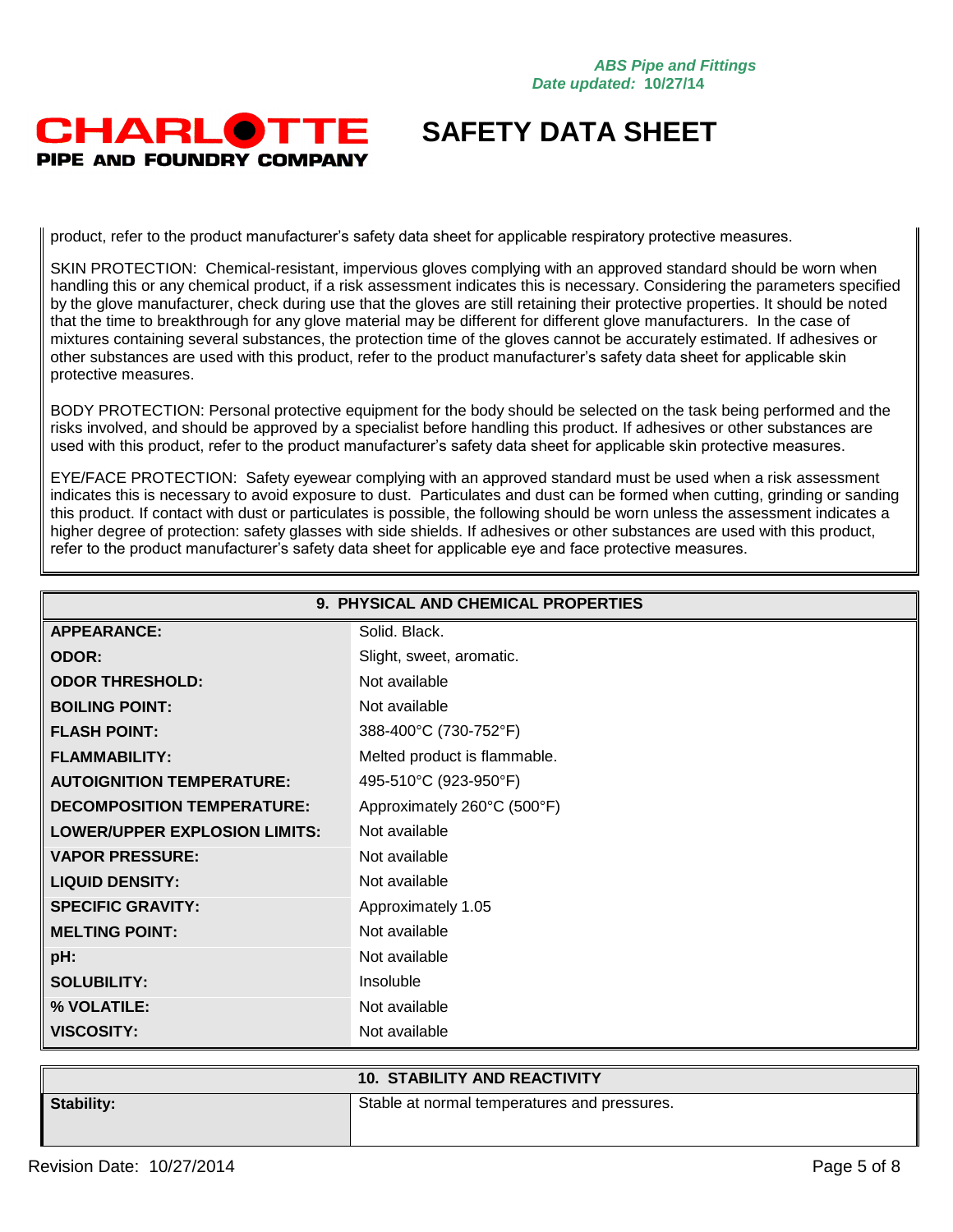

| <b>Reactivity:</b>                       | Stable at normal temperatures and pressures.                                                                     |
|------------------------------------------|------------------------------------------------------------------------------------------------------------------|
| <b>Conditions to avoid:</b>              | Heat, flames, sparks and other sources of ignition.                                                              |
|                                          |                                                                                                                  |
| Incompatible materials/conditions:       | Consult the Charlotte Pipe and Foundry chemical resistance guide.                                                |
|                                          |                                                                                                                  |
|                                          |                                                                                                                  |
| <b>Hazardous decomposition products:</b> | Hydrogen chloride, carbon oxides, small amounts of benzene and aromatic and<br>aliphatic hydrocarbons, phosgene. |
| Hazardous polymerization:                | Not available.                                                                                                   |
|                                          |                                                                                                                  |

#### **11. TOXICOLOGICAL INFORMATION**

#### **ACUTE TOXICITY:**

No toxicological data is available for the finished product.

**SENSITIZATION:** No data available.

**MUTAGENICITY:** No data available.

**DEVELEPMENTAL**: No data available.

**Fertility:** No data available.

**CARCINOGENICITY**: This product contains Carbon Black, which is classified by the International Agency for Research on Cancer as 2B: possibly carcinogenic to humans. Not listed on the National Toxicology Program Report on Carcinogens or OSHA Subpart Z.

**REPRODUCTIVE TOXICITY:** Not available

**TERATOGENICITY:** Not available

**SPECIFIC TARGET ORGANS – SINGLE EXPOSURE:** Not available

**SPECIFIC TARGET ORGANS – REPEATED EXPOSURE:** Not available

**ASPIRATION HAZARD:** Not available

**INFORMATION ON THE LIKELY ROUTES OF EXPOSURE:**

### **Potential acute health effects**

| Eve contact  | No known significant effects or critical hazards. Dust can cause eye irritation. |  |
|--------------|----------------------------------------------------------------------------------|--|
| Inhalation   | Exposure to decomposition products may cause a health hazard. Serious effects    |  |
|              | may be delayed following exposure.                                               |  |
| Skin contact | Skin irritant.                                                                   |  |
| Ingestion    | No known significant effects or critical hazards.                                |  |

#### **Symptoms related to the physical, chemical, and toxicological characteristics**

| Eye contact  | No data available.                       |
|--------------|------------------------------------------|
| Inhalation   | No data available                        |
| Skin contact | Adverse symptoms may include irritation. |
| Ingestion    | No data available                        |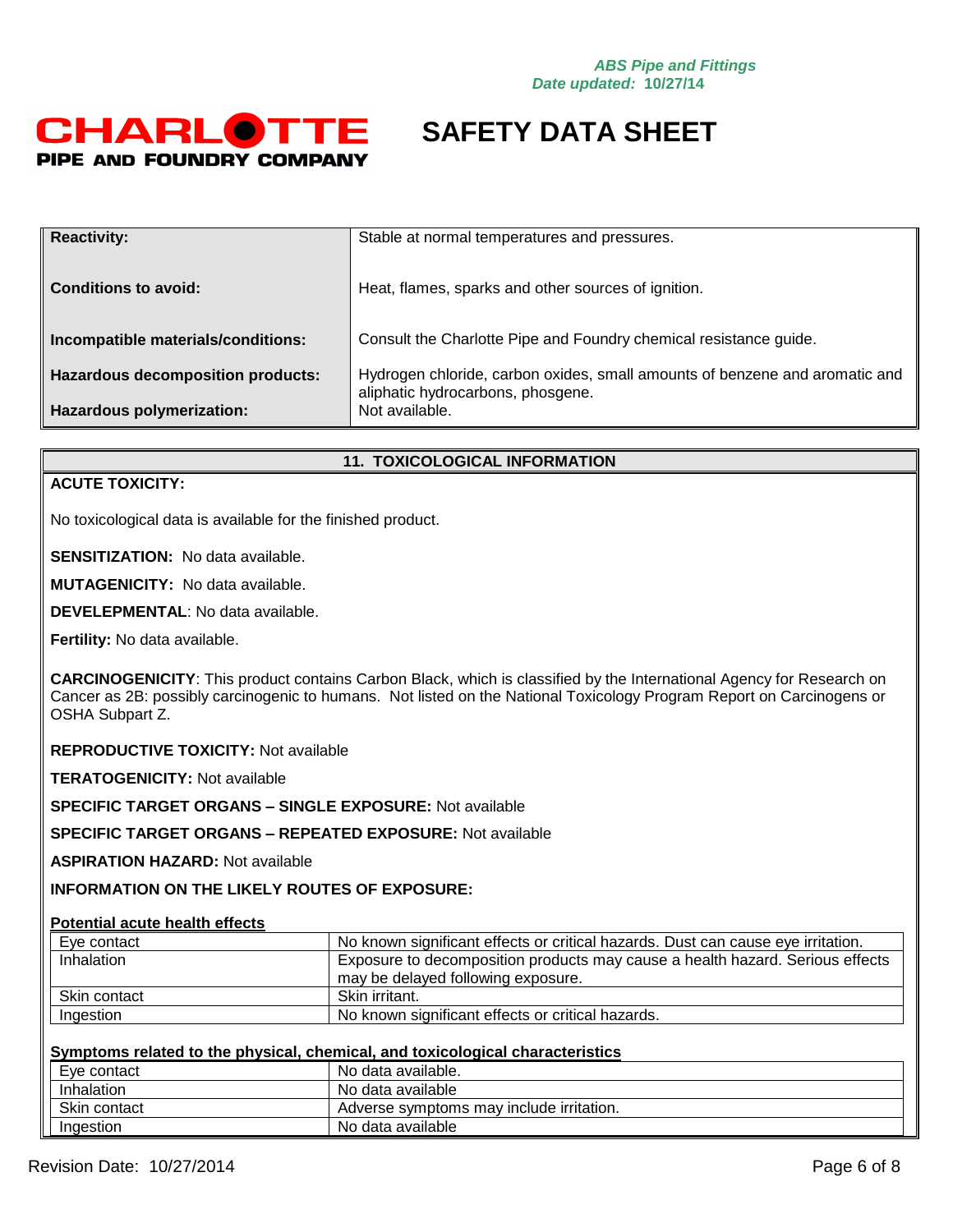

#### **Immediate, delayed and chronic effects from short term exposure**

Short term exposure

| <br>лa<br>ıе<br>Ш<br>enecis<br>шаг | <br>No<br>$\sim$<br>∵allable.<br>dat. |
|------------------------------------|---------------------------------------|
| ша<br>uuu<br>uua                   | Nc<br>$\sim$<br>ailable<br>dat.       |

Long term exposure

| $\cdots$<br>ettects<br>$-1 - 1$<br>orate<br>માસા<br>ner.<br>л               | available.<br>No<br>data |
|-----------------------------------------------------------------------------|--------------------------|
| . .<br>attorts<br>$+ \cdot -$<br>aver<br>dela<br>માત્રા<br>. JI.<br>ייסטנט. | available<br>NΩ<br>data  |
|                                                                             |                          |

Potential chronic effects

| `enera∟<br>ואר                               | available.<br>No<br>data                                                                                       |
|----------------------------------------------|----------------------------------------------------------------------------------------------------------------|
| $\sim$ $\sim$ $\sim$<br>∩ıcıtv<br>Carcinoder | exposure.<br>cancer<br>and<br>cancer<br>level<br>depends<br>Mav<br>or<br>Οt<br>duration<br>cause<br>KISK<br>Οt |

#### **12. ECOLOGICAL INFORMATION**

Numerical measures of toxicity No data available

Persistence and degradability Does not biodegrade over time.

Bioaccumulative potential No data available

Mobility in soil No data available.

Other adverse effects: No known significant or critical hazards.

### **13. DISPOSAL CONSIDERATIONS**

The generation of waste should be avoided or minimized wherever possible. Disposal of this product, and by-products should at all times comply with the requirements of environmental protection and waste disposal legislation and any regional local authority requirements. Waste should not be disposed of to the sewer unless fully compliant with the requirements of all authorities with jurisdiction. Waste packaging should be recycled. Incineration or landfill should only be considered when recycling is not feasible. This material must be disposed of in a safe way.

#### **14. TRANSPORT INFORMATION**

**PROPER SHIPPING NAME:** Not Regulated **HAZARD CLASS:** Not Regulated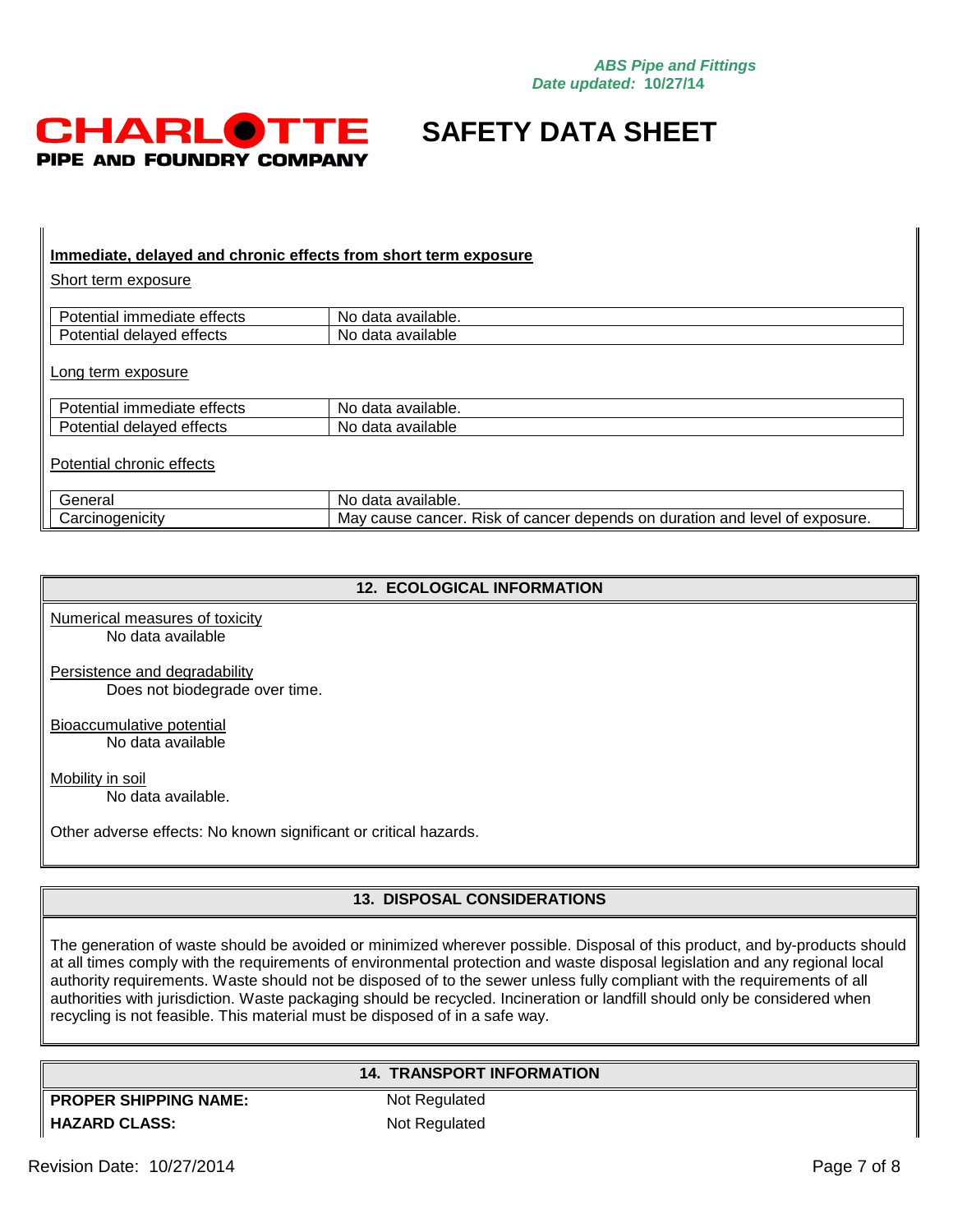

| <b>IDENTIFICATION NUMBER:</b> | Not Regulated                                                                                                                    |  |
|-------------------------------|----------------------------------------------------------------------------------------------------------------------------------|--|
| <b>SHIPPING LABEL:</b>        | Not Regulated                                                                                                                    |  |
| <b>PACKING GROUP:</b>         | Not Regulated                                                                                                                    |  |
|                               |                                                                                                                                  |  |
|                               | <b>15. REGULATORY INFORMATION</b>                                                                                                |  |
| <b>United States</b>          | TSCA 8(b):<br>All ingredients are listed on the U.S. Toxic Substances Control Act<br>inventory.                                  |  |
|                               | Airborne unbound particles of carbon black of respirable size are listed as<br>being carcinogenic per California Proposition 65. |  |
|                               |                                                                                                                                  |  |
| <b>16. OTHER INFORMATION</b>  |                                                                                                                                  |  |
| Date of Preparation:          | 23 October 2014                                                                                                                  |  |
| Key To Acronyms:              |                                                                                                                                  |  |
| CAS:                          | <b>Chemical Abstracts Service</b>                                                                                                |  |
| CFR:                          | Code of Federal Regulations                                                                                                      |  |
| <b>HEPA</b>                   | High-Efficiency Particulate Air (filter)                                                                                         |  |
| IARC:                         | International Agency for Research on Cancer                                                                                      |  |
| LD50                          | Lethal dose to 50% of exposed laboratory animals                                                                                 |  |
| <b>LC50</b>                   | Lethal concentration to 50% of exposed laboratory animals                                                                        |  |
| LEL:                          | Lower Explosive Limit                                                                                                            |  |
| mg/l                          | Milligrams per liter                                                                                                             |  |
| NIOSH:                        | National Institute for Occupational Safety and Health (US)                                                                       |  |
| NTP:                          | National Toxicology Program                                                                                                      |  |
| OSHA:                         | Occupational Safety and Health Administration (US)                                                                               |  |
| PEL:                          | Permissible Exposure Limit                                                                                                       |  |
| <b>TSCA</b>                   | <b>Toxic Substances Control Act</b>                                                                                              |  |
| TLV:                          | Threshold Limit Value - American Conference of Governmental Industrial Hygienists (ACGIH)                                        |  |
| TWA:                          | <b>Time Weighted Average</b>                                                                                                     |  |
| UEL:                          | <b>Upper Explosive Limit</b>                                                                                                     |  |
| $\mu$ g/ m <sup>3</sup>       | Micrograms per cubic meter                                                                                                       |  |

### **DISCLAIMER**

NO WARRANTY OF MERCHANTABILITY OR OF FITNESS FOR A PARTICULAR PURPOSE, OR WARRANTY OR GUARANTY OF ANY OTHER KIND, EXPRESS OR IMPLIED, IS MADE REGARDING PERFORMANCE, SAFETY, SUITABILITY, STABILITY OR OTHERWISE FOR THE ABS MATERIALS AS REPRESENTED IN THIS MSDS SHEET. Charlotte Pipe and Foundry assumes no liability whatsoever for the use of or reliance upon this information. The information and data contained in this MSDS has been compiled from information believed to be accurate and is offered for your consideration, investigation and verification. Buyer assumes all risk of use, storage, handling and disposal of the product in compliance with applicable